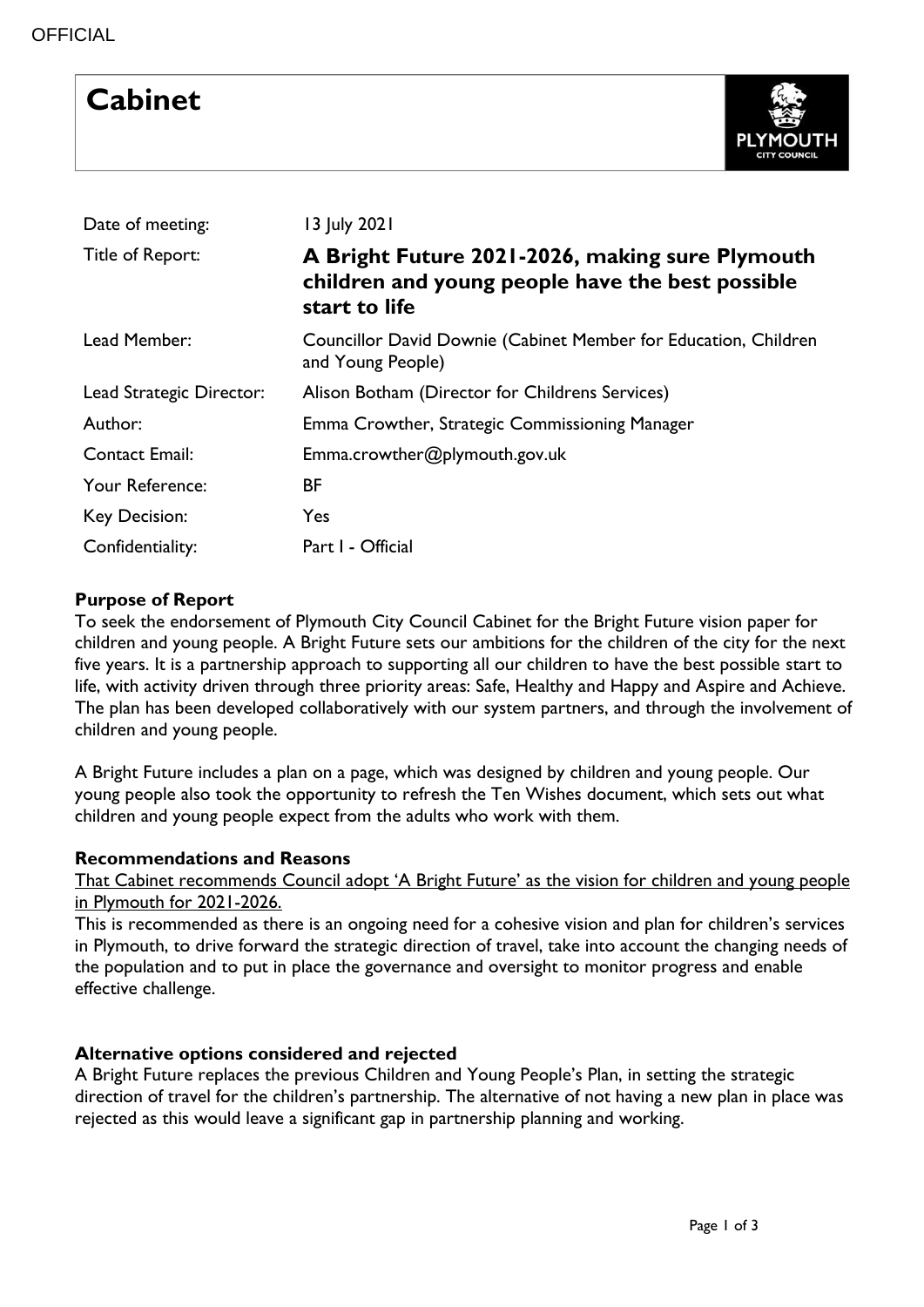#### **Relevance to the Corporate Plan and/or the Plymouth Plan**

The Corporate Plan priorities of unlocking the city's potential and caring for people and communities are highly relevant to a Bright Future in the plan's aspirations for children to be kept safe, to be healthy and happy and to have the opportunities to aspire and achieve, both during their childhoods and into their adult lives. A Bright Future is also linked to the aspirations of the Plymouth Plan in improving the lives of children and young people and addressing the issues which lead to child poverty.

### **Implications for the Medium Term Financial Plan and Resource Implications:**

A Bright Future is a strategic plan; more detailed action plans will be developed which will support the three priority areas and take into account any resource implications: Safe, Healthy and Happy and Aspire and Achieve.

### **Carbon Footprint (Environmental) Implications:**

There are no implications in terms of Carbon Footprint.

#### **Other Implications: e.g. Health and Safety, Risk Management, Child Poverty:**

*\* When considering these proposals members have a responsibility to ensure they give due regard to the Council's duty to promote equality of opportunity, eliminate unlawful discrimination and promote good relations between people who share protected characteristics under the Equalities Act and those who do not.*

A Bright Future aims to support children to have happy, healthy and safe childhoods in Plymouth, and be able to fulfil their ambitions. Critical to this is tackling some of the root causes of deprivation in the city and the impact this has on attainment and aspiration. The document takes a partnership approach to working together to wrap around families, to identify need early, support them during difficult times and build resilience.

#### **Appendices**

*\*Add rows as required to box below*

|   | <b>Ref. Title of Appendix</b>                                 | <b>Exemption Paragraph Number</b> (if applicable)<br>If some/all of the information is confidential, you must indicate<br>why it is not for publication by virtue of Part 1 of Schedule 12A<br>of the Local Government Act 1972 by ticking the relevant box. |  |   |   |   |   |  |  |  |
|---|---------------------------------------------------------------|--------------------------------------------------------------------------------------------------------------------------------------------------------------------------------------------------------------------------------------------------------------|--|---|---|---|---|--|--|--|
|   |                                                               |                                                                                                                                                                                                                                                              |  | 3 | 4 | 5 | 6 |  |  |  |
| A | A Bright Future 2021-2026                                     |                                                                                                                                                                                                                                                              |  |   |   |   |   |  |  |  |
| B | A Bright Future – Children and Young People<br>Plan on a page |                                                                                                                                                                                                                                                              |  |   |   |   |   |  |  |  |
|   | Ten Wishes – the why and how booklet                          |                                                                                                                                                                                                                                                              |  |   |   |   |   |  |  |  |

### **Background papers:**

*\*Add rows as required to box below*

*Please list all unpublished, background papers relevant to the decision in the table below. Background papers are unpublished works, relied on to a material extent in preparing the report, which disclose facts or matters on which the report or an important part of the work is based.*